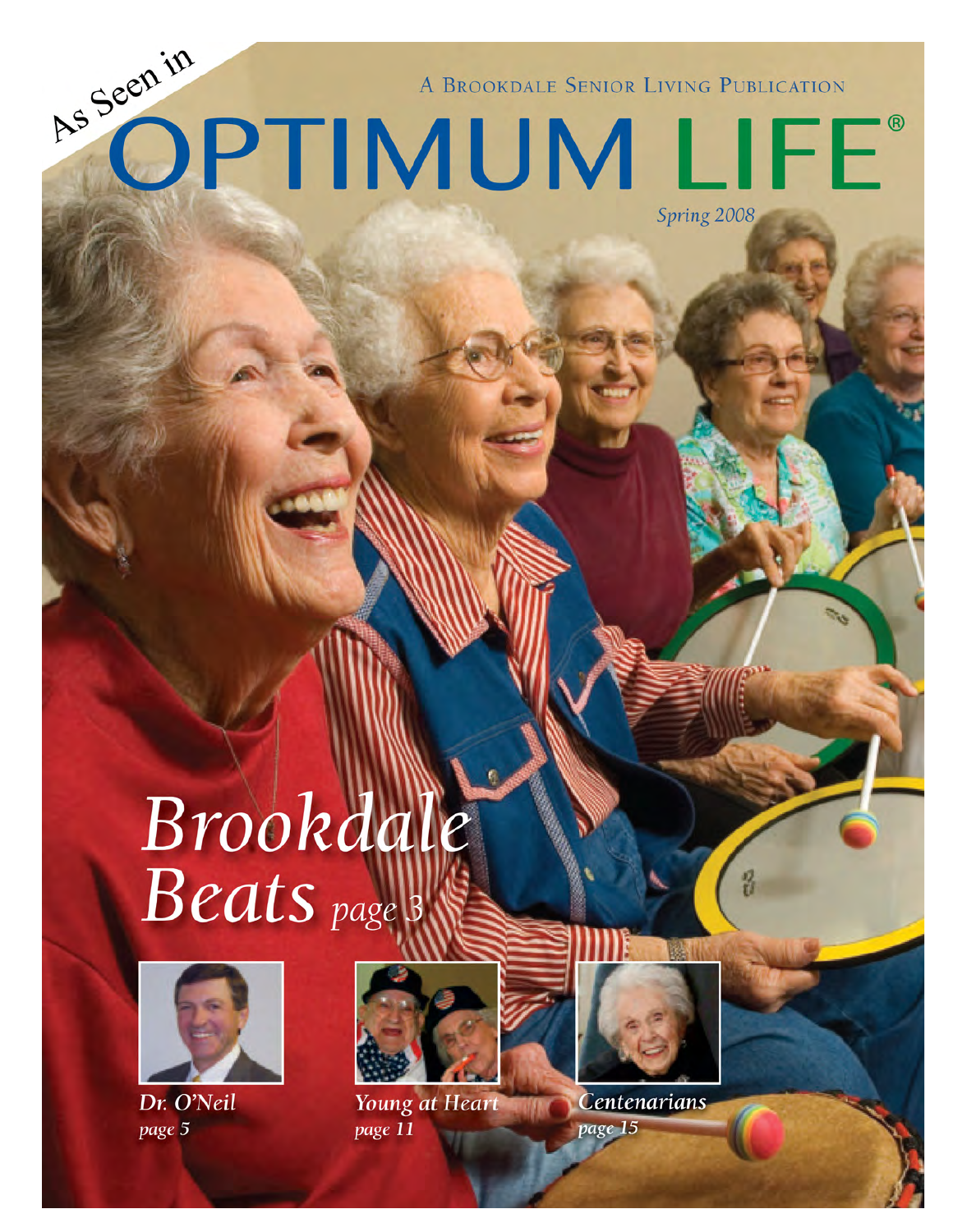## **BROOKDALE BEATS**

## Feel the



/ OPTIMUM LIFE - SPRING 2008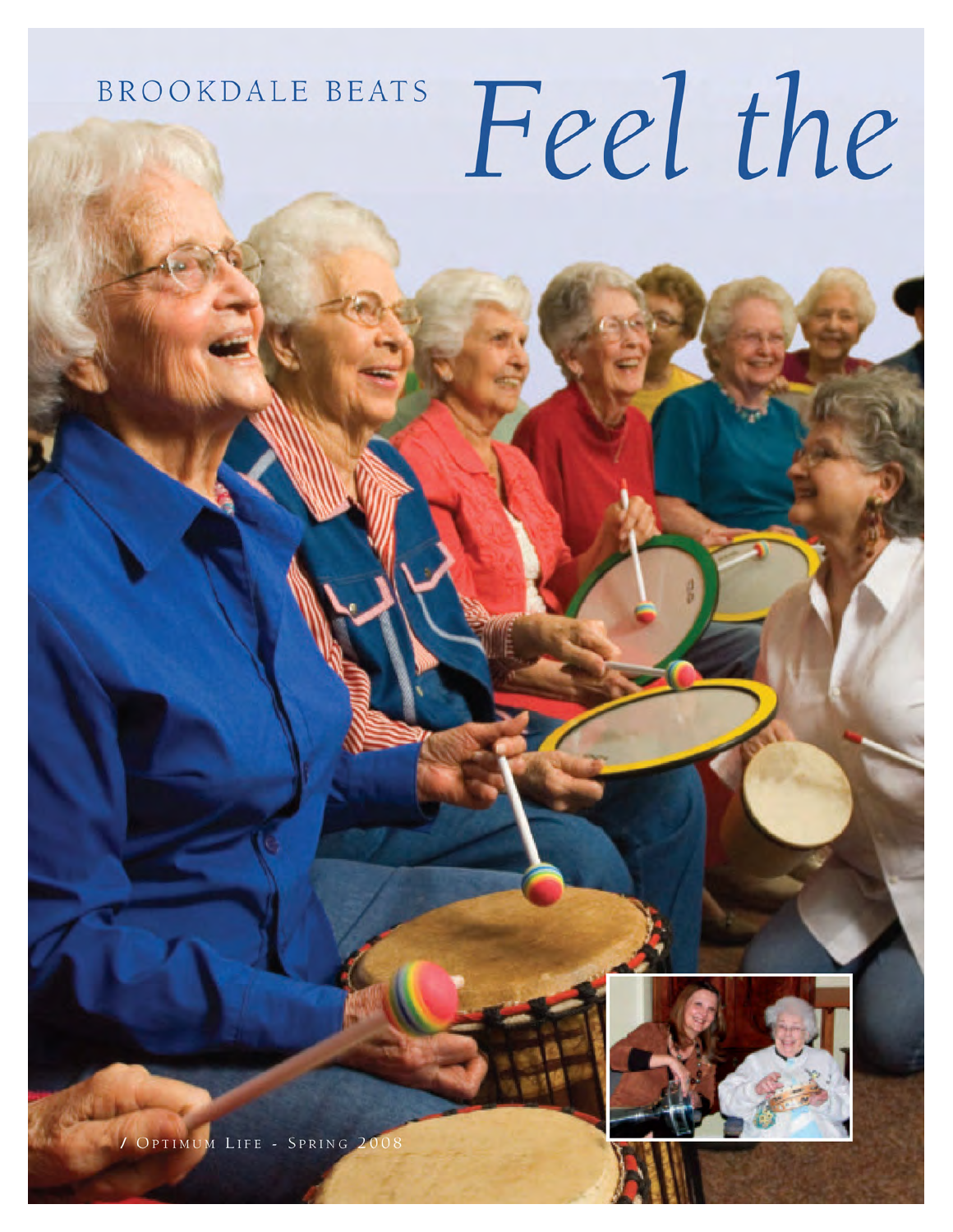## Rhythm<br>of Wellness and Fun

One of the newest additions to the Celebrations program is Brookdale Beats, a drum circle. Celebrations, a year-long program designed exclusively for Brookdale's residents and communities, features a soundtrack of fun this year with the theme "Music of Our Lives."

Music, a universal language, has been used for thousands of years as an avenue of healing. Specifically, drums have been used as a tool for ceremonial and festive communication for centuries. Considered an "instrument of the people," the drum allows anyone to make music, regardless of musical training or ability.

During a drum circle, everyone participates by making music using drums. Recalling the natural rhythms of the body, namely the beating heart, drum circles help participants connect with deeper rhythms, thus bringing about healing. During this active event, all participants release "feel-good" chemicals, also making a positive impact on health. Participants may experience benefits similar to those of practicing yoga, aerobics or meditation.

For Brookdale residents, drum circles fulfill many of the dimensions of Optimum Life®, a way of life offered by the company at its communities. The communities provide resources and opportunities that enable residents to understand health and life fulfillment,

whatever their real or perceived limitations may be, by balancing six key dimensions of Optimum Life®. Those dimensions are: emotional, intellectual, physical, social, spiritual and purposeful.

Drum circles offer a unique fulfillment of these dimensions, including socialization, building selfesteem, actively improving range of motion and circulation, and participating in memory protective programming components.

In addition, drum circles offer many more health benefits, including:

- Decreased anxiety and depression.
- Improved immunity.
- Having fun, and being in the moment.
- An improvement in language ability.
- · Making new social connections.
- Improved joint mobility and posture.
- · Increased energy.
- · Help with motor skills.

Participation in a drum circle is appropriate for everyone, regardless of age, ability and physical or cognitive limitations. This experience is set up to be fun

Continued







**BROOKDALE SE**